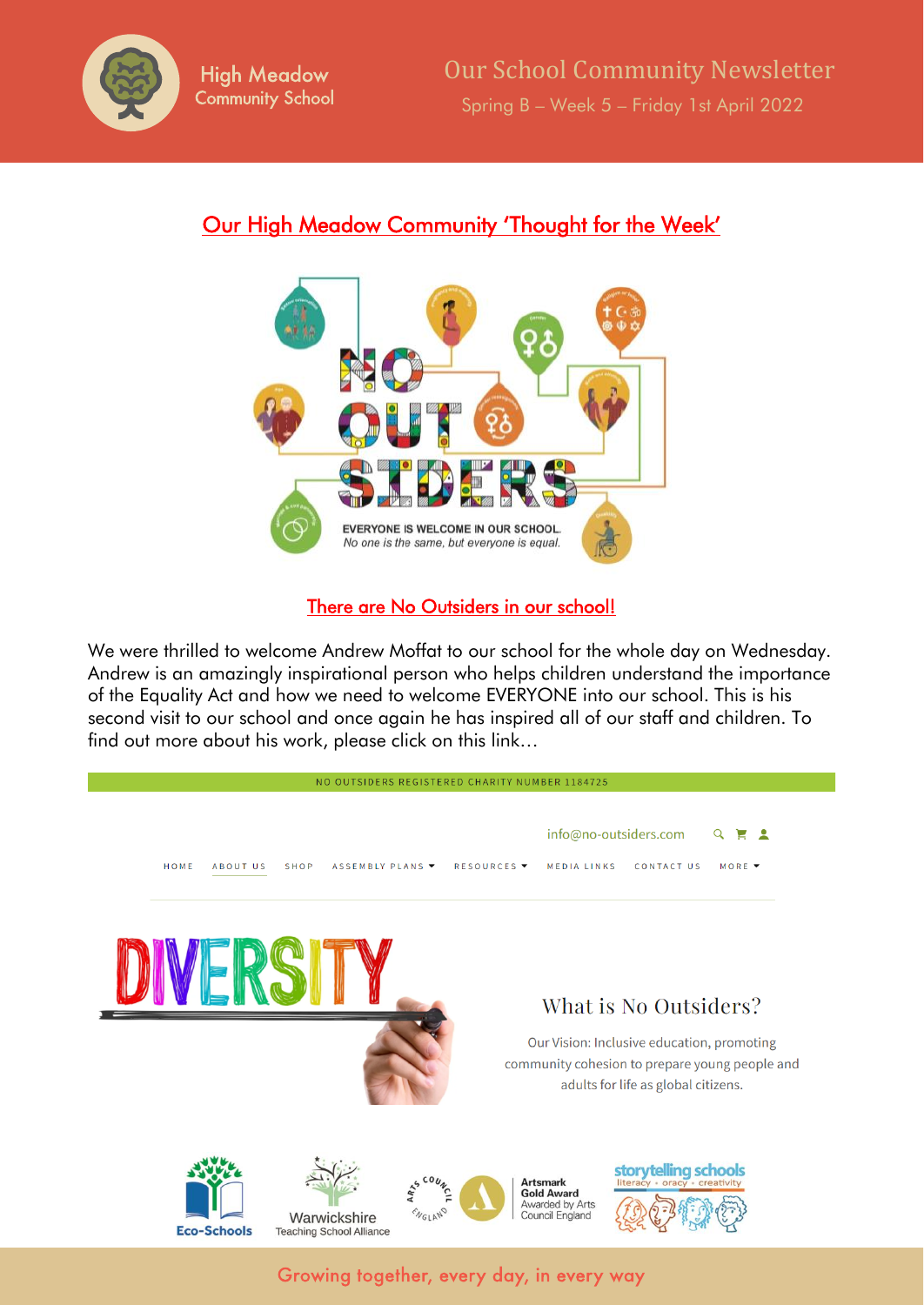

### This Weeks Shining Stars

Every fortnight, up to two children are picked from each class and recognised and celebrated for displaying one (or more!) of our Learning Powers. They are rewarded with a certificate and then parents will receive a link to a presentation where they will hear the class teacher talk about why their child has been chosen. Here are our Learning Powers as a gentle reminder….





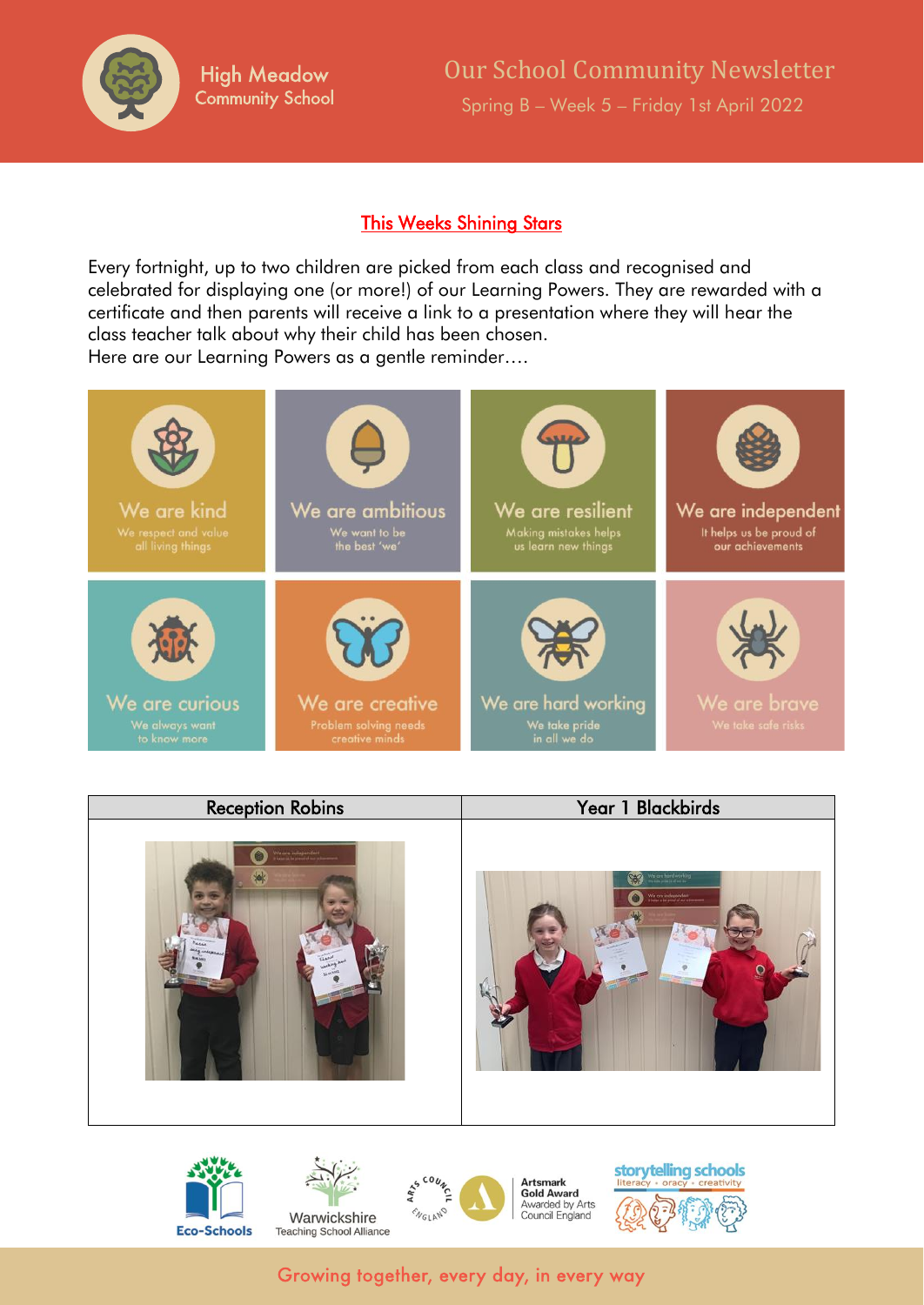



## <u>Children's Easter Fair – Wednesday 6<sup>th</sup> April 2022</u>

We are thrilled to share that the Easter Fair is back! On Wednesday 6<sup>th</sup> April, each class will be invited into the school hall to enjoy an afternoon of Eastery delights! As always, we look to our school community to help us fill the tables with prizes and gifts for the children to win.

Thank you to everyone who kindly stationary on Wednesday, our chocolate tombola is going to be full of chocolately delights! Next Wednesday we are looking for donations of…

| ⊃ate                      | Donations requested                |
|---------------------------|------------------------------------|
| Wednesday 6 <sup>th</sup> | Easter jars (see below for ideas)  |
| April                     | Cakes for the cake and juice stall |

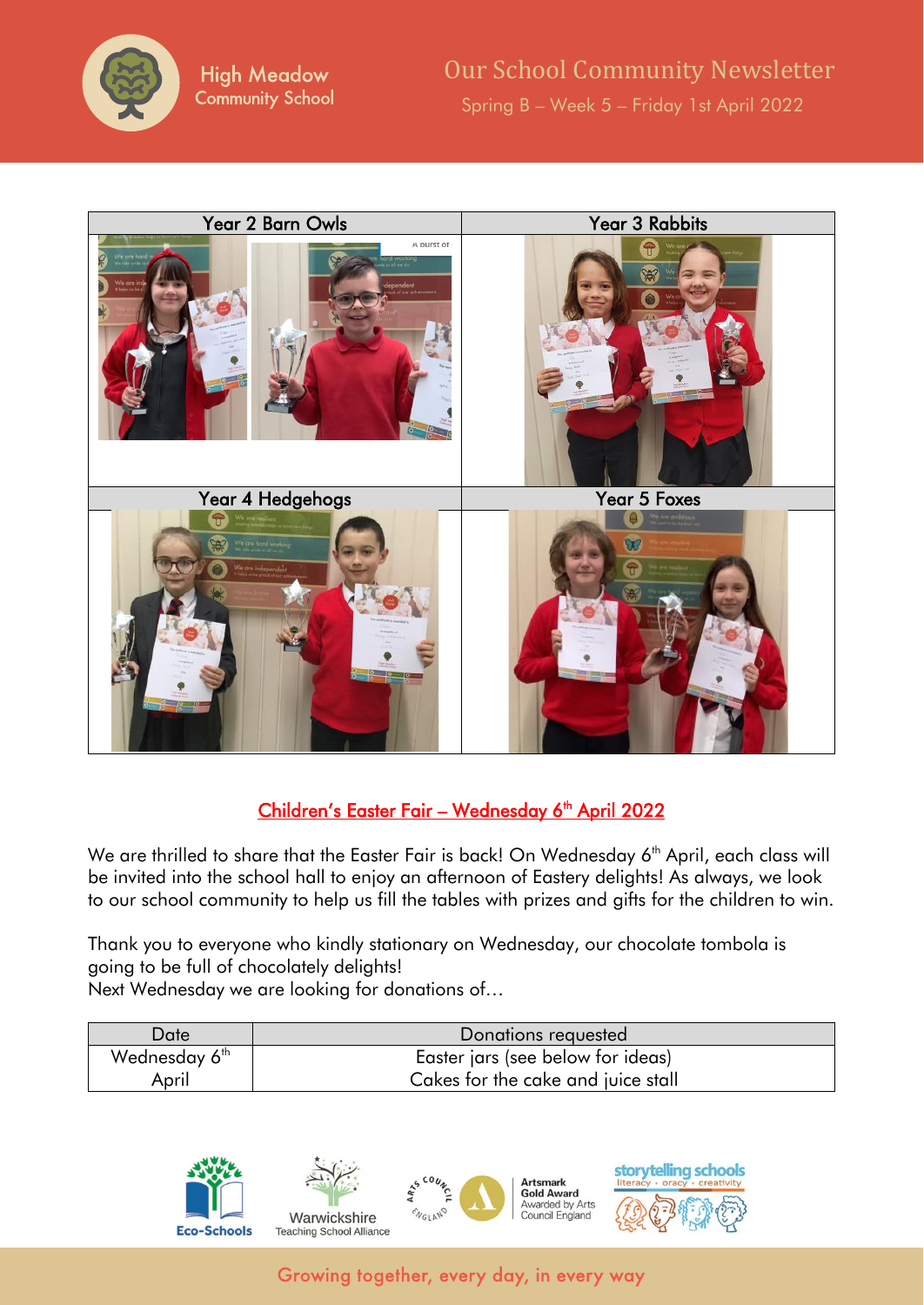

We would also love you to help your child decorate and fill a jar for our Easter Jar table at the fair. Here are some ideas…



Please send your Easter jars into school on the day of the fair on Wednesday 6<sup>th</sup> April. Thank you for your support

On Monday we will be sending home a small brown envelope in your child's bookbag so please check it when your child comes home. If you are able, please send it back in on Wednesday with some money for your child to spend at the Children's Easter Fayre. Please do not send in notes as we have very little change in school. It is up to you how much you send in but just as a pointer, each stall will have activities or things to buy that will cost between 50p and £1.00. There will be around 12 stalls in total.

### Come and see your children's books  $\circledcirc$

Thank you for the wonderful turnout yesterday. We hope you enjoyed looking at your children's books  $\circled{a}$  If you didn't get chance this time, we will be sending their books home at the end of the summer term for you to keep  $\circled{e}$ 

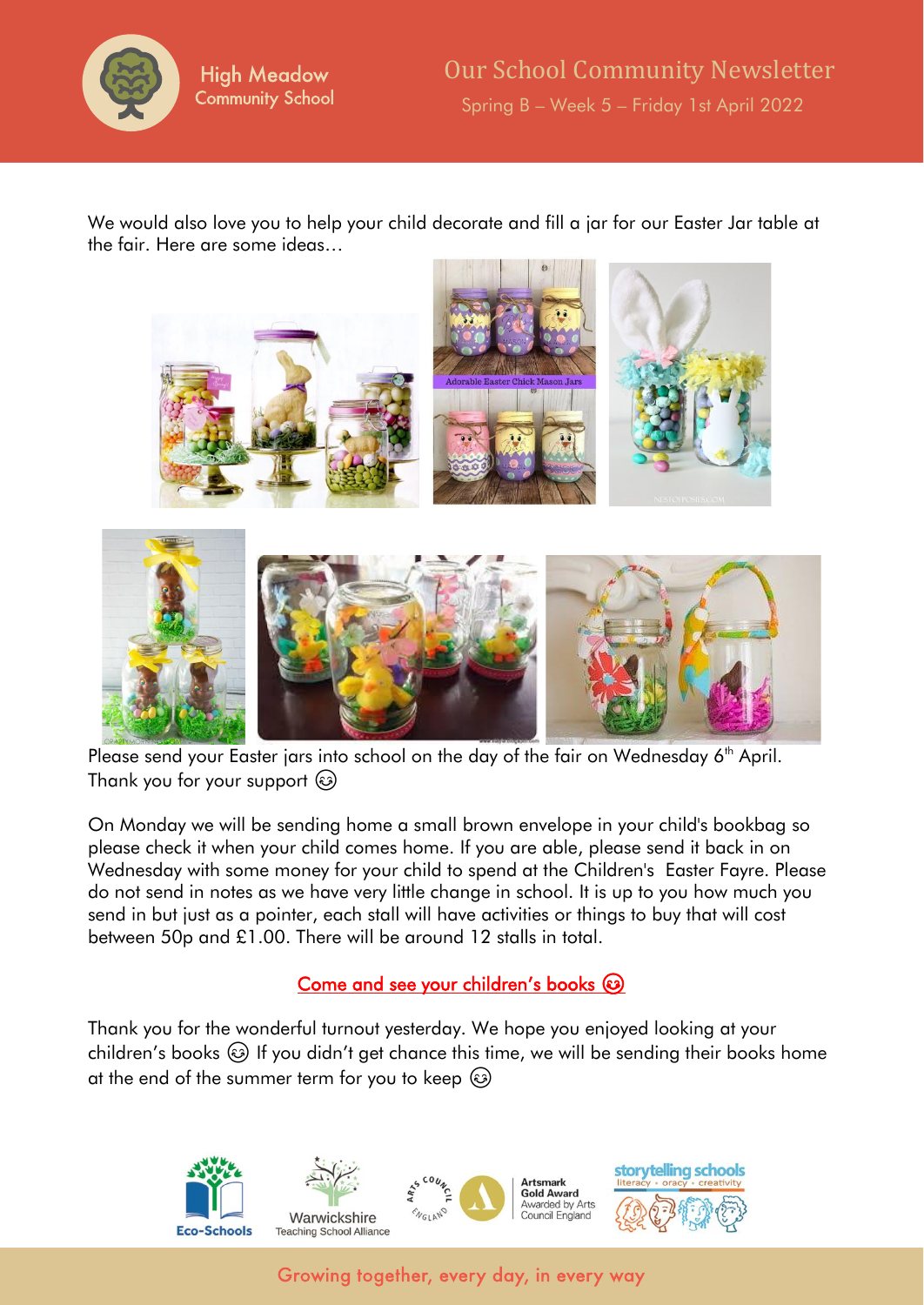

### Benefits Related Free School Meals

#### Reasons to apply

Even if your child is currently receiving free school meals because they are in Reception, Year 1 or Year 2, you should still apply for benefits-related FSM if you think you may be eligible. Doing so means that your child's school will be given extra funding for six years, which can help to fund valuable teaching and learning support for your school. Applying for benefits-related FSM also means you will be eligible to receive funding for the holiday periods from the [Warwickshire Local Welfare Scheme.](https://www.warwickshire.gov.uk/localwelfarescheme)

Click here to find out more… [https://www.warwickshire.gov.uk/education-learning/apply](https://www.warwickshire.gov.uk/education-learning/apply-free-school-meals)[free-school-meals](https://www.warwickshire.gov.uk/education-learning/apply-free-school-meals)

### Precious People Before and After School Club

A gentle reminder to please complete the registration forms and return to Fiona Sheppard at [fionasheppard01@googlemail.com](mailto:fionasheppard01@googlemail.com) if you wish your child to attend club. If you have any further questions please call Fiona on 07977 074726

### Events and Activities – Summer A

Please see attached.

LAST DAY OF TERM - Friday 8th April 2022

#### **Easter holidays**

Monday 11th April to Friday 22nd April 2022 INCLUSIVE Children back to school Monday 25<sup>th</sup> April 2022

NB - Dates and timings may be subject to change. Please read weekly newsletters carefully for the most up-to-date information. Detailed information for class trips will be sent separately.

We hope you have a lovely weekend, Kindest regards